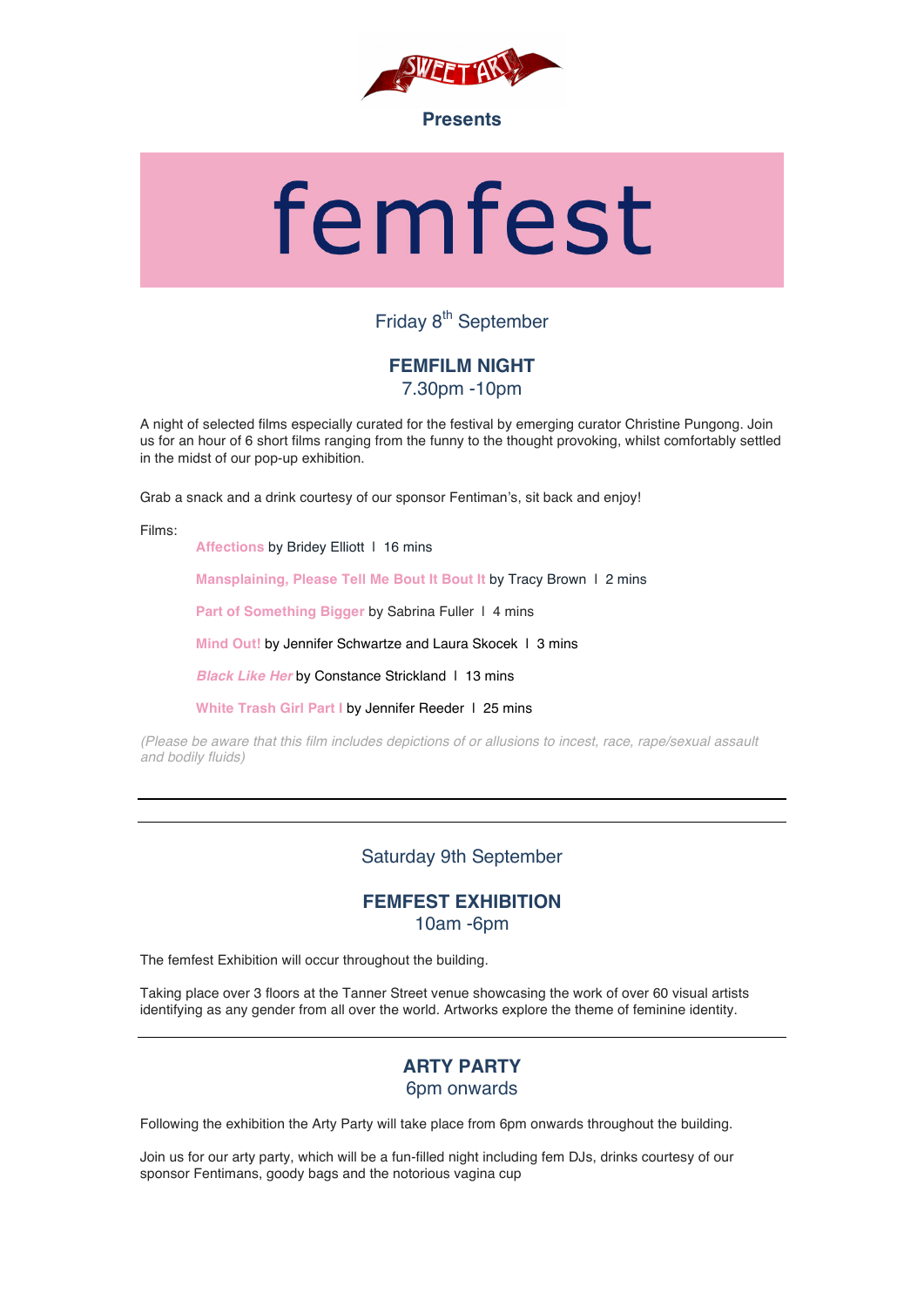Throughout the evening of our arty party explore the stunning Tanner Street venue and experience some awesome performances.

### Face Dress Marnie Scarlet | 6pm | Throughout the venue.

The living artwork that is Marnie Scarlet will be showcasing her installation performance piece *Face Dress* from 6pm around the building. Her practice often combines performance art and fine art pieces based on women's garments such as corsets, shoes and dresses. Her aim is to challenge peoples view of what a women should be, look like or dress like through her creations of "(un)wearable art".

**Rub** Amanda Struver **|** 6pm | The Hub (ground floor)

Amanda Struver will perform Rub as part of femfest 2017, encasing her body in a transparent plastic sack exposing only her legs and arms so that she can then rub her feet with lard cast pigs feet. Through her work she calls into question societal expectations of female pleasure, sensuality, and maternity.

Lift Sarah Kitteridge I 7pm & 9pm I The Loft (3<sup>rd</sup> floor)

Sarah Kitteridge is a fine artist who's work often explores the themes of hedonism, escapism and anxieties. Reciting a poem about strength, confidence and gender equality, her performance has been specifically created for femfest 2017.

**Drop Dead Gorgeous Riikka Enne | 8pm | The Garage** 

The performer is wearing a fur shall, sunglasses and luxurious looking clothing. She walks to a specified area carrying a metal bucket on her head. Through this particular catwalk, both comical and uncanny Riikka Enne focuses on a sinister truth.

"The tanning process of cheap leather includes human casualties and environmental destruction. In the rat race of capitalism and consumerism the crimes done by the tanneries go unpunished and forms a layer of modern slavery primarily of women. Chromium is only one of the toxic chemicals that deteriorate the bodies of workers in the factories, but it is definitely the most beautiful; the bright turquoise liquid paints a visual poetry on human suffering and on the altar of fashion, aesthetics is what counts."

**Existentialist Plumbers' Parlour** The Existentialist Plumbers Collective | 6pm The Factory (2nd floor)

In the comfortable and chic surroundings of the parlour, along with a soothing soundtrack of flushing toilets, the Existentialist Plumbers would like to invite the audience to a contemplative reading experience of The Digest. The participatory installation will include the finest quality (loo) papers for the readers to note down their existential musings and collaborate on a collective solitary reading-writing adventure.